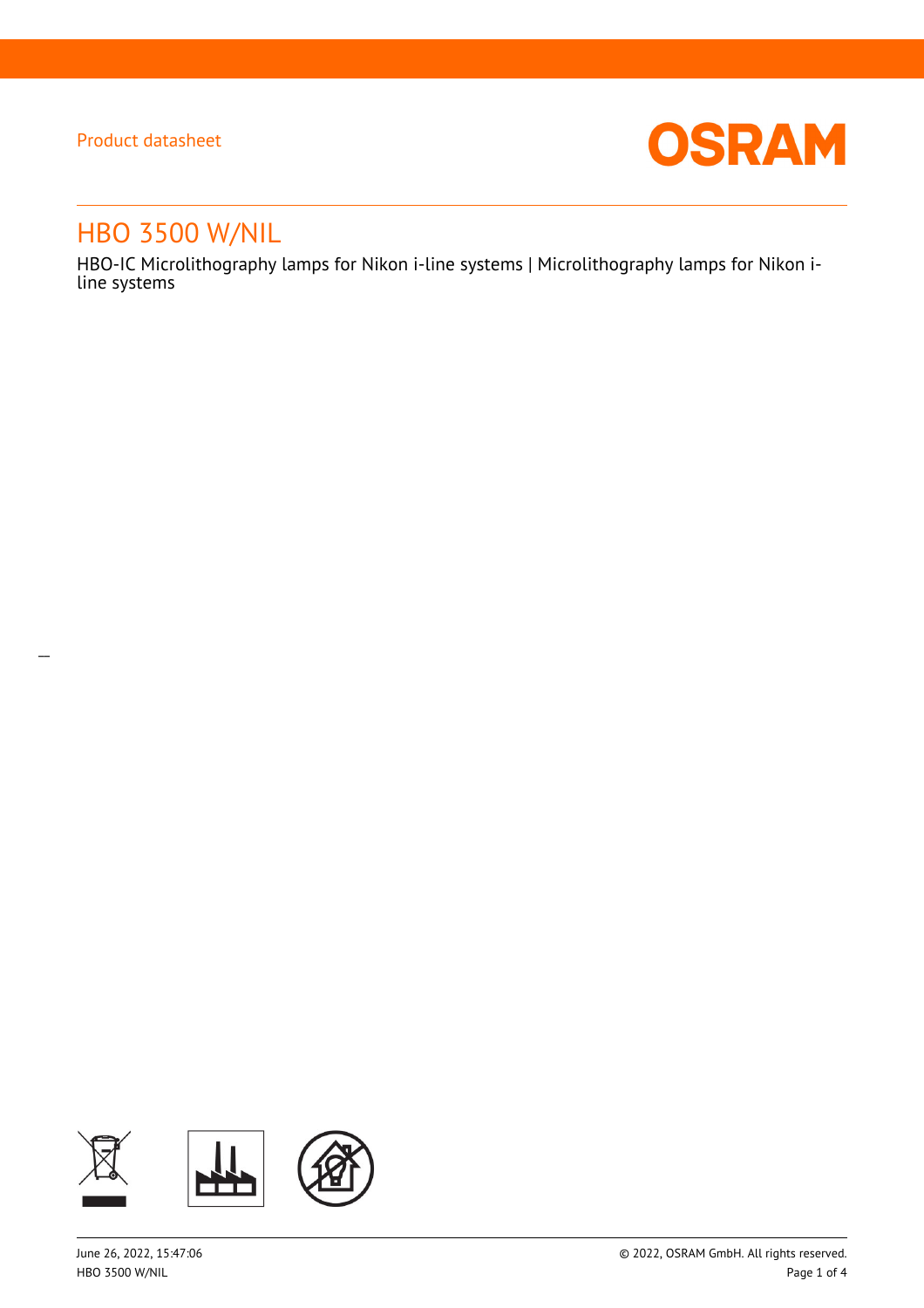### Technical data

### **Electrical data**

| Nominal voltage        | 27.0 V    |
|------------------------|-----------|
| <b>Nominal current</b> | 130.00 A  |
| Type of current        | DC        |
| <b>Rated wattage</b>   | 3500.00 W |
| <b>Nominal wattage</b> | 3500.00 W |

## **Dimensions & weight**



| <b>Diameter</b>                             | $82.0$ mm               |
|---------------------------------------------|-------------------------|
| Length                                      | 382.0 mm                |
| Length with base excl. base pins/connection | 335.00 mm               |
| Light center length (LCL)                   | $180.0 \text{ mm}^{-1}$ |
| Electrode gap cold                          | $5.5 \text{ mm}$        |

 $1)$  Distance from end of base to tip of anode or cathode (cold)

### **Additional product data**

| Base anode (standard designation)   | SFc33.5-16/50 <sup>1</sup>                                                                                                                                                                     |  |  |
|-------------------------------------|------------------------------------------------------------------------------------------------------------------------------------------------------------------------------------------------|--|--|
| Base cathode (standard designation) | SFa33.5-12/50 <sup>2)</sup>                                                                                                                                                                    |  |  |
| <b>Product remark</b>               | Lamp contains overpressure even in cold status -<br>additional safety regulations, supplied with the lamps,<br>have to be fulfilled. Please read Technical bulletin<br>DO-SEM TB 004 carefully |  |  |

 $1)$  With thread (M 16)

2) With cable connection (M8)

## **Capabilities**

| Cooling                 | Forced                               |
|-------------------------|--------------------------------------|
| <b>Burning position</b> | Other<br>$\mathcal{L}_{\mathcal{A}}$ |

 $^{1)}$  Maximum permissible base temperature: 200 °C / Base cooling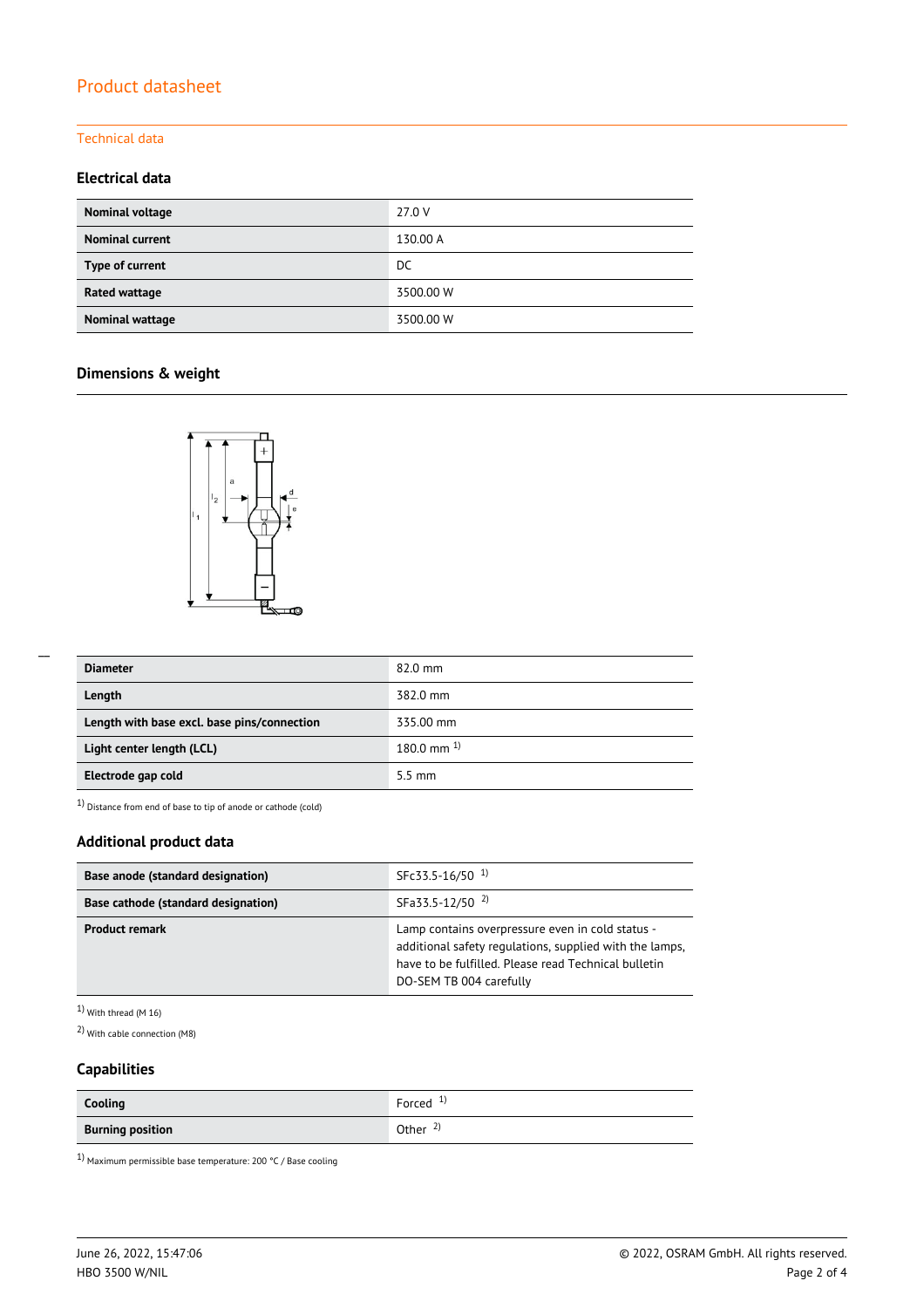2) Anode on top

## **Environmental information**

# **Information according Art. 33 of EU Regulation (EC) 1907/2006 (REACh)**

| Date of Declaration               | 01-04-2022                                                                                            |  |  |
|-----------------------------------|-------------------------------------------------------------------------------------------------------|--|--|
| <b>Primary Article Identifier</b> | 4050300660769   4008321786852                                                                         |  |  |
| Candidate List Substance 1        | Lead                                                                                                  |  |  |
| CAS No. of substance 1            | 7439-92-1                                                                                             |  |  |
| <b>Safe Use Instruction</b>       | The identification of the Candidate List substance is<br>sufficient to allow safe use of the article. |  |  |
| Declaration No. in SCIP database  | 5df92030-3a5e-4864-84bf-e882635c629e<br>9A5773FE-12CE-4705-8EC8-420BE627D42F                          |  |  |